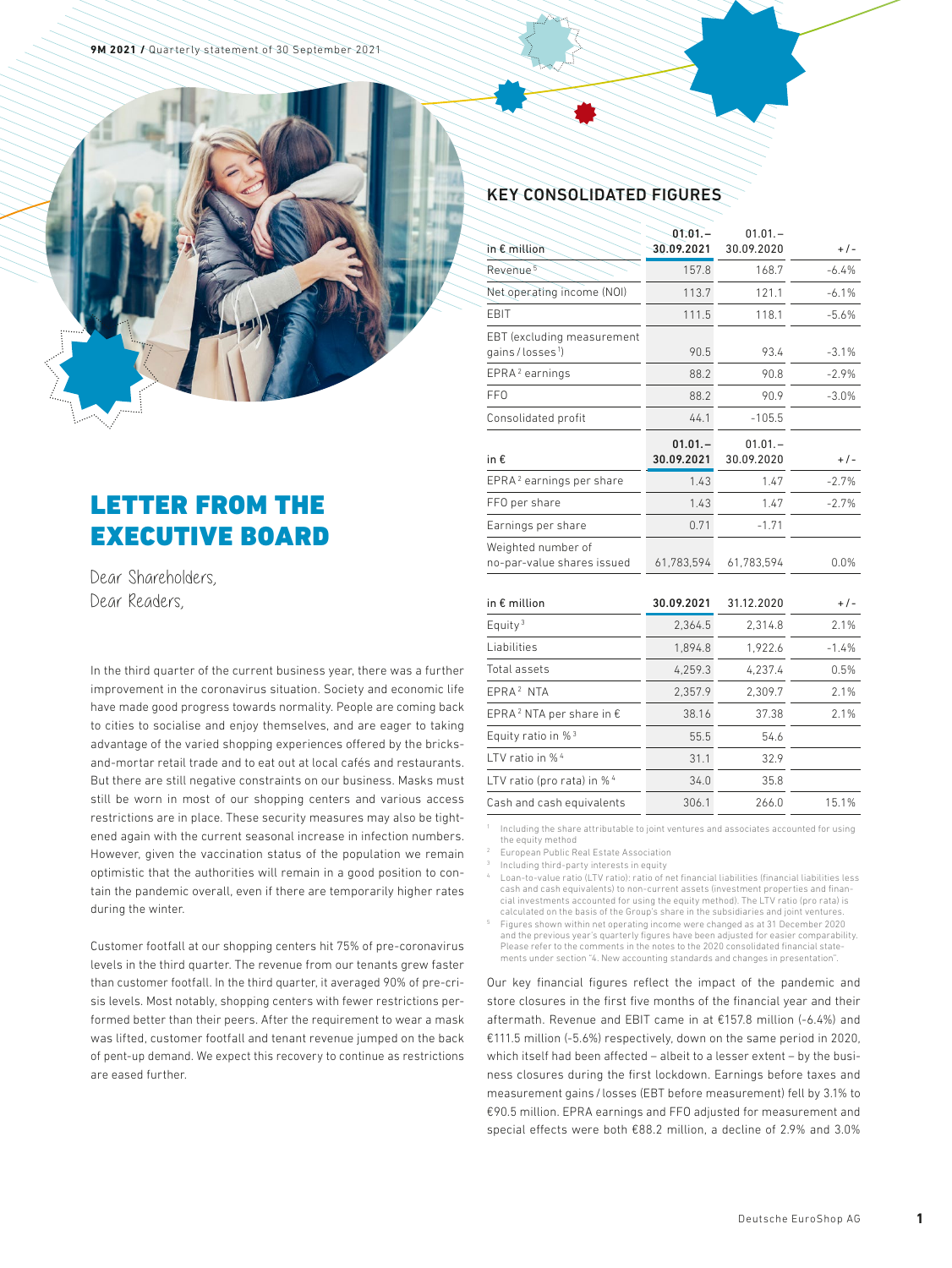respectively on the previous year. The collection ratio continued to improve as the reopenings progressed, rising to 98% in the third quarter. Group liquidity made further gains since the start of the year, aided by lower capital expenditure during the closure periods and payments for investment loans.

We have reached agreements with many of our tenants to mitigate the negative effects and after-effects of the lockdown phases on the bricks-and-mortar retail trade. In addition, the recent significant improvement in government assistance programmes has afforded retailers some relief, which is helping to safeguard our properties. Our occupancy rate is currently 94.7%, compared with 95.4% at the end of 2020. In this situation, high priority has been given to re-letting expiring leases or coronavirus-related vacancies.

By the summer, we were able to successfully conclude all pending refinancing transactions for the current financial year at attractive conditions. A total of four loans with a combined volume of €191 million have been extended or refinanced with our banking partners for a further ten years. There is good interest in the banking market for the current upcoming refinancing in 2022. During this phase, we will continue to coordinate with our financing banks and savings banks on an ongoing basis and in a spirit of trust.

Based on the current situation, we are still expecting funds from operations (FFO) of €1.70 to €1.90 per share for the 2021 financial year (2020: €2.00). This is based on a sustained ability to manage the pandemic situation without fresh store closures or significant restrictions on center operations, a further recovery in tenant revenues, especially in the upcoming Christmas business period, as well as a stabilisation in the collection ratio at the recently significantly improved level.

We thank you for your continued trust.

Hamburg, November 2021

1. Ander

Wilhelm Wellner **Olaf Borkers** 



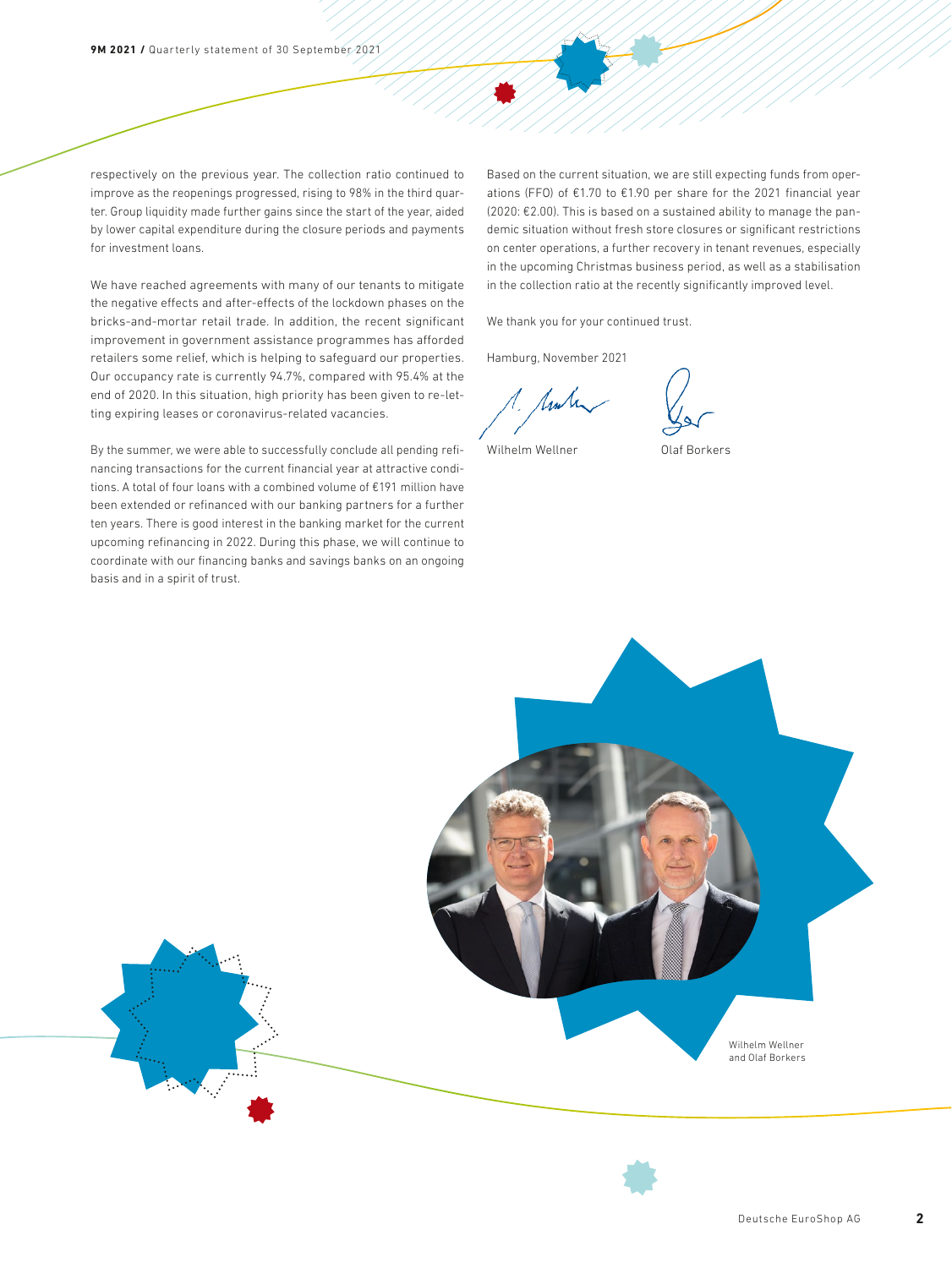# RESULTS OF OPERATIONS

# RESULTS OF OPERATIONS

|                                                                        |                      |           | $01.01 - 30.09.2020$<br>$(adjusted)^1$ |            | Change    |          |
|------------------------------------------------------------------------|----------------------|-----------|----------------------------------------|------------|-----------|----------|
| in € thousand                                                          | $01.01 - 30.09.2021$ |           |                                        |            | $+/-$     | in $%$   |
| Revenue                                                                |                      | 157.815   | 168.689                                |            | $-10.874$ | $-6.4%$  |
| Operating and administrative costs for property                        |                      | $-23,551$ |                                        | $-20,853$  | $-2.698$  | $-12.9%$ |
| Write-downs and derecognition of receivables                           |                      | $-20,537$ |                                        | $-26.768$  | 6.231     | 23.3%    |
| <b>NOI</b>                                                             |                      | 113,727   |                                        | 121,068    | $-7.341$  | $-6.1%$  |
| Other operating income                                                 |                      | 3,521     |                                        | 2.393      | 1.128     | 47.1%    |
| Other operating expenses                                               |                      | $-5.775$  |                                        | $-5.390$   | $-385$    | $-7.1%$  |
| <b>EBIT</b>                                                            |                      | 111,473   |                                        | 118,071    | $-6,598$  | $-5.6%$  |
| At-equity profit/loss                                                  | 21,427               |           | $-31,934$                              |            |           |          |
| Measurement gains / losses (at equity)                                 | $-2.652$             |           | 49.893                                 |            |           |          |
| Deferred taxes (at equity)                                             | 14                   |           | $-88$                                  |            |           |          |
| At-equity (operating) profit / loss                                    |                      | 18,789    |                                        | 17,871     | 918       | 5.1%     |
| Interest expense                                                       |                      | $-29.821$ |                                        | $-32.746$  | 2.925     | 8.9%     |
| Profit / loss attributable to limited partners                         |                      | $-9.911$  |                                        | $-9.802$   | $-109$    | $-1.1%$  |
| Other financial gains or losses                                        |                      | 5         |                                        | 8          | $-3$      | $-37.5%$ |
| <b>Financial gains or losses</b><br>(excl. measurement gains / losses) |                      | $-20,938$ |                                        | $-24,669$  | 3.731     | 15.1%    |
| EBT (excl. measurement gains / losses)                                 |                      | 90.535    |                                        | 93.402     | $-2.867$  | $-3.1%$  |
| Measurement gains/losses                                               | $-40,276$            |           | $-171,450$                             |            |           |          |
| Measurement gains / losses (at equity)                                 | 2.652                |           | $-49,893$                              |            |           |          |
| Measurement gains / losses<br>(including at-equity profit / loss)      |                      | $-37.624$ |                                        | $-221,343$ | 183.719   | 83.0%    |
| Taxes on income and earnings                                           |                      | $-2,291$  |                                        | $-2,536$   | 245       | 9.7%     |
| Deferred taxes                                                         | $-6.536$             |           | 24.856                                 |            |           |          |
| Deferred taxes (at equity)                                             | $-14$                |           | 88                                     |            |           |          |
| Deferred taxes (including at equity)                                   |                      | $-6,550$  |                                        | 24,944     | $-31,494$ |          |
| <b>CONSOLIDATED PROFIT</b>                                             |                      | 44,070    |                                        | $-105,533$ | 149,603   |          |
|                                                                        |                      |           |                                        |            |           |          |

<sup>1</sup> Figures shown within net operating income were changed as at 31 December 2020 and the previous year's quarterly figures have been adjusted for easier comparability. Please refer to the comments in the notes to the 2020 consolidated financial statements under section "4. New accounting standards and changes in presentation".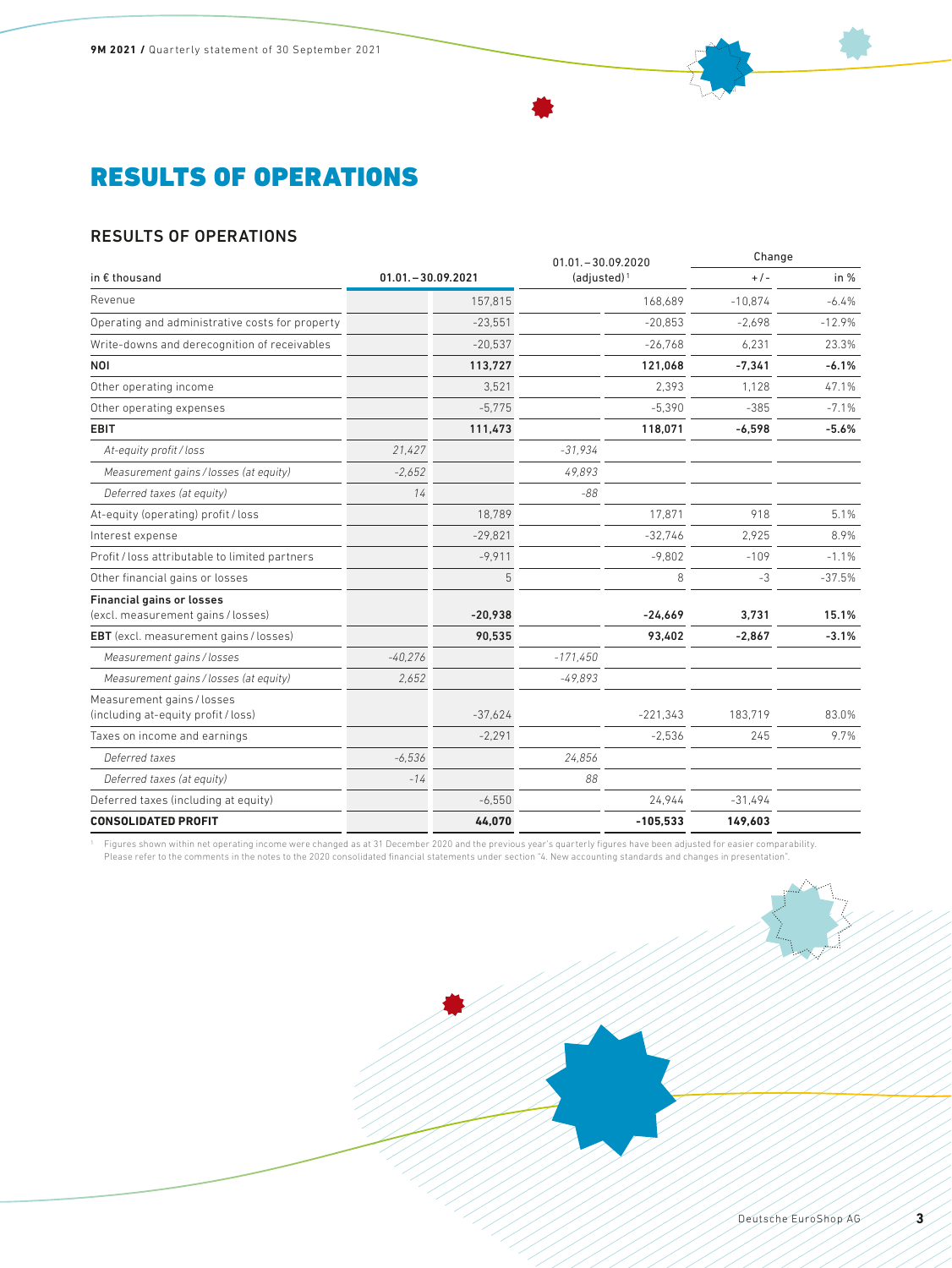#### Revenue affected by the coronavirus pandemic

Revenue for the reporting period came in at €157.8 million. On a likefor-like basis, this constituted a decrease of 6.4% compared with the same period last year (€168.7 million) due to the longer store closure periods compared with 2020. In our foreign markets, statutory regulations, among other things, provided for the temporary suspension of payment obligations under rental agreements for tenants affected by the closures. Other factors responsible for the decline in revenue, mainly due to the pandemic, included losses from tenants who encountered payment difficulties, lower revenue-linked rents as well as higher vacancy rates.

### Center operating expenses up on previous year due to higher non-apportionable ancillary costs

Center operating costs of €23.6 million in the reporting period, mainly comprising center management fees, non-apportionable ancillary costs, land taxes, building insurance and maintenance, increased year on year by 12.9%. This was due to higher vacancy-related, non-apportionable ancillary costs, which could not be fully offset despite the timely introduction of targeted cost-cutting measures.

#### Coronavirus-related impairments had a significant negative impact on the first nine months of the year

Write-downs and the derecognition of receivables weighed heavily on the first three quarters of 2021, at €20.5 million (previous year: €26.8 million). The extent of the write-downs depended on the current status of negotiations with tenants regarding lockdown-related rent reductions as well as on tenant payment patterns.

Write-downs and the derecognition of receivables in the reporting period of €16.4 million took into account both the rental concessions already contractually agreed and the further rental concessions expected on receivables outstanding as at the reporting date. In addition, receivables had to be derecognised or written down individually (€4.1 million), in particular due to insolvency.

#### Other operating income and expenses

Other operating income, stemming primarily from the reversal of provisions, from income from rental receivables for which impairment losses had been recognised in previous years and from additional payments with respect to ancillary costs, amounted to €3.5 million, representing an increase on the previous year. In addition, a one-off gain from the refund of a road expansion contribution paid in 2018 in the amount of €0.5 million had a positive effect. Due to coronavirus-related higher consulting costs, other operating expenses, which mainly comprise general administrative costs and personnel costs, came in slightly higher than in the previous year at €5.8 million.

#### EBIT lower than last year

Earnings before interest and taxes (EBIT) were €111.5 million, down on the figure for the previous year (€118.1 million), due largely to the coronavirus-driven decline in revenue.

### Improvement in financial gains or losses excluding measurement effects

At €-20.9 million, net financial gains or losses (excluding measurement gains / losses) were up on the same period of 2020 (€-24.7 million). As in the previous year, at-equity (operating) earnings were negatively impacted by coronavirus-related write-downs on rental receivables and revenue arrears; they amounted to €18.8 million, only slightly above the prior-year level (€17.9 million). The interest expenses of Group companies were reduced by a further €2.9 million. In addition to scheduled repayments, the better refinancing terms for the City-Arkaden Wuppertal, the Billstedt-Center and the City-Galerie Wolfsburg had a particularly positive effect here. The share of earnings attributable to limited partners decreased slightly (by €0.1 million) in line with the reduced EBIT.

### EBT (excluding measurement gains/ losses) down as a result of the pandemic

The improved net financial income (excluding measurement gains / losses) was not enough to offset the decline in EBIT, with the result that EBT (excluding measurement gains / losses) fell year on year from €93.4 million to €90.5 million (-3.1%).

### Small net measurement loss in a changed market environment

In the previous year, the coronavirus pandemic likewise had a significant negative impact on the measurement of the Group's real estate assets in accordance with IAS 40. The impact of the ongoing pandemic continued to be felt even after retail and gastronomy were reopened subject to restrictions and led to a slight correction in property values. With market yields largely unchanged over the course of the financial year due to a dearth of market transactions, adjusted market rents played a major role here. The measurement loss of €37.6 million included a measurement gain of €2.7 million from the revaluation of an undeveloped and currently unused piece of land.

Of this fall in value as at 30 September 2021, €-40.3 million after minority interests was attributable to the measurement of the real estate assets reported by the Group and €+2.7 million to the measurement of the real estate assets of joint ventures accounted for using the equity method.

The average value of Group properties after ongoing investments was 0.5% lower as at the reporting date; the range of changes in market value was between -7.0% and +2.9%. The occupancy rate was 94.7% compared with 95.4% at the end of 2020.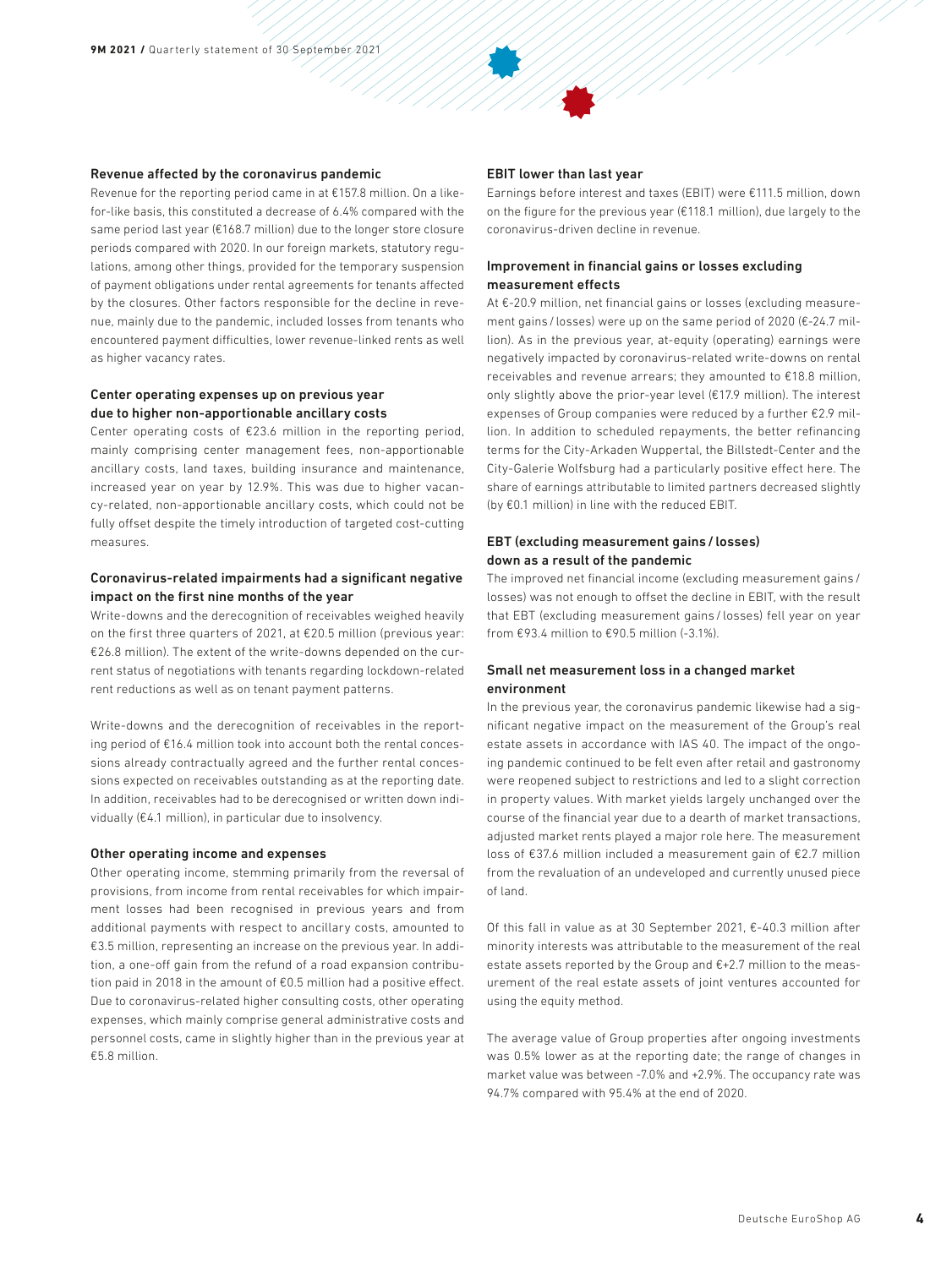

#### Taxes on income and earnings

Taxes on income and earnings fell to €2.3 million (previous year: €2.5 million) as a result of the decline in earnings. Deferred taxes resulted in an expense of €6.6 million (previous year: tax income of €24.9 million) owing to the write-downs of tax balance sheet values and the fall in value of real estate assets.

#### EPRA earnings down; consolidated profit positive

EPRA earnings, which exclude measurement gains / losses, fell slightly to €88.2 million or €1.43 per share, due mainly to the decline in revenue. At €44.1 million, consolidated profit jumped by €149.6 million year on year (€-105.5 million) due to the high measurement losses in the same period of the previous year, while earnings per share increased accordingly by €2.42, from €-1.71 to €0.71.

# EPRA EARNINGS

|                                                                                  |                           | $01.01 - 30.09.2021$       | $01.01 - 30.09.2020$      |                            |
|----------------------------------------------------------------------------------|---------------------------|----------------------------|---------------------------|----------------------------|
|                                                                                  | in $\epsilon$<br>thousand | per share<br>in $\epsilon$ | in $\epsilon$<br>thousand | per share<br>in $\epsilon$ |
| Consolidated profit                                                              | 44,070                    | 0.71                       | $-105,533$                | $-1.71$                    |
| Measurement gains/<br>losses on investment<br>properties <sup>1</sup>            | 37,624                    | 0.61                       | 221,343                   | 3.58                       |
| Measurement gains/<br>losses on derivative<br>financial instruments <sup>1</sup> | 0                         | 0.00                       | -88                       | 0.00                       |
| Deferred tax adjust-<br>ments pursuant to<br>EPRA <sup>2</sup>                   | 6,550                     | 0.11                       | $-24,944$                 | $-0.40$                    |
| <b>EPRA EARNINGS</b>                                                             | 88,244                    | 1.43                       | 90.778                    | 1.47                       |
| Weighted number of<br>no-par-value shares<br>issued                              |                           | 61,783,594                 |                           | 61,783,594                 |

<sup>1</sup> Including the share attributable to joint ventures and associates accounted for using the equity method

<sup>2</sup> Relates to deferred taxes on investment properties and derivative financial instruments

#### Development of funds from operations

Funds from operations (FFO) are used to finance our ongoing investments in portfolio properties, scheduled repayments on our longterm bank loans and as the basis for the distribution of dividends. Significant non-recurring effects that are not part of the Group's operating activities are eliminated in the calculation of FFO. FFO declined slightly from €90.9 million to €88.2 million or by €0.04 per share to €1.43. As an income-based figure, FFO does not reflect the increase in outstanding rent receivables due to the coronavirus, with the result that it also necessary to analyse tenants' payment behaviour expressed in the collection ratio (see below: Net assets and liquidity). In the first nine months up to the end of September 2021, this averaged 90%, although it reached 98% again in the third quarter.

# FUNDS FROM OPERATIONS

|                                                                       |                           | $01.01 - 30.09.2021$       | $01.01 - 30.09.2020$      |                            |
|-----------------------------------------------------------------------|---------------------------|----------------------------|---------------------------|----------------------------|
|                                                                       | in $\epsilon$<br>thousand | per share<br>in $\epsilon$ | in $\epsilon$<br>thousand | per share<br>in $\epsilon$ |
| Consolidated profit                                                   | 44.070                    | 0.71                       | $-105.533$                | $-1.71$                    |
| Measurement gains/<br>losses on investment<br>properties <sup>1</sup> | 37.624                    | 0.61                       | 221,343                   | 3.58                       |
| Deferred taxes <sup>1</sup>                                           | 6.550                     | 0.11                       | $-24.944$                 | $-0.40$                    |
| <b>FFO</b>                                                            | 88.244                    | 1.43                       | 90.866                    | 1.47                       |
| Weighted number of<br>no-par-value shares<br>issued                   |                           | 61.783.594                 |                           | 61.783.594                 |

<sup>1</sup> Including the share attributable to joint ventures and associates accounted for using the equity method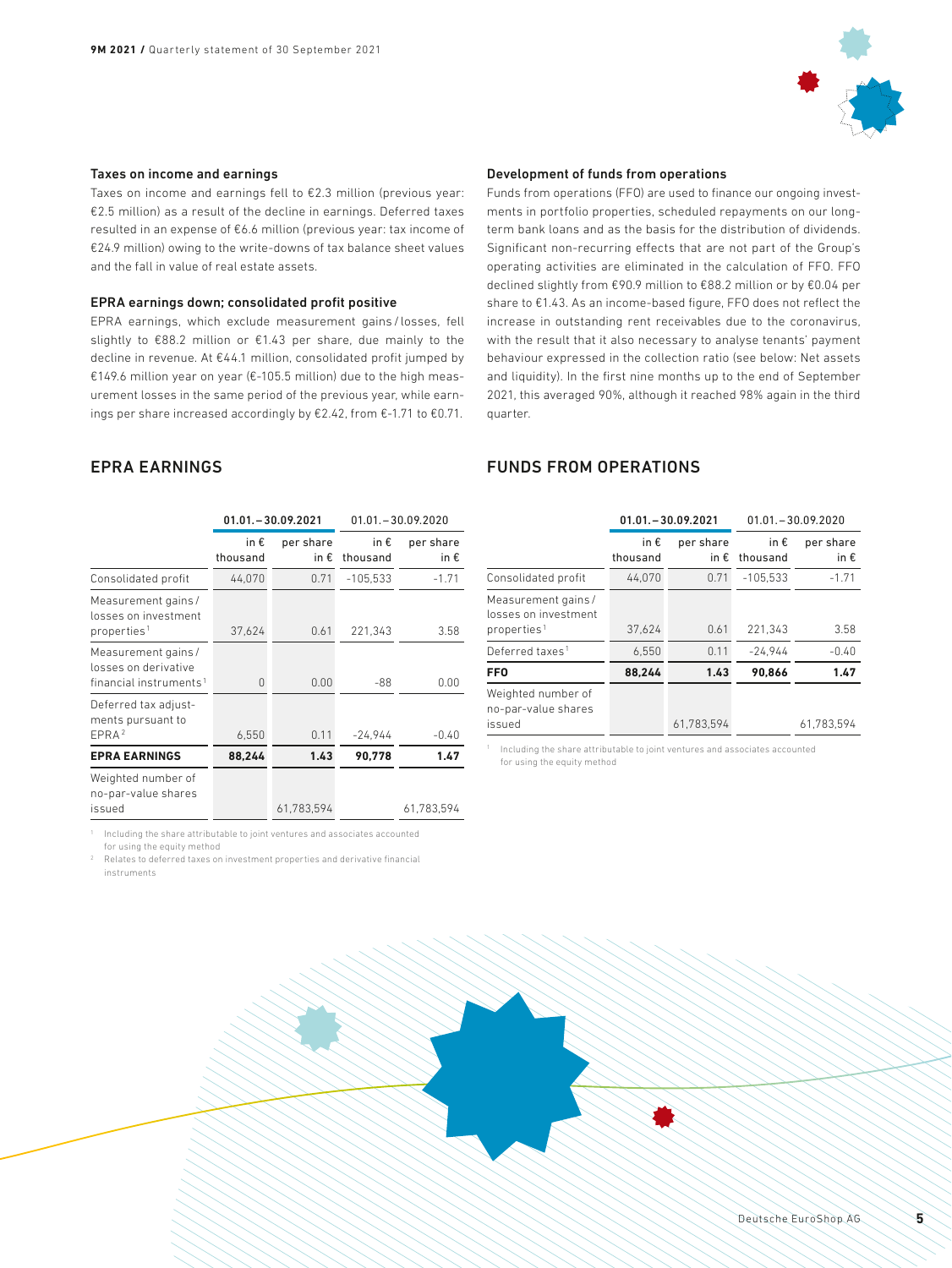

# FINANCIAL POSITION AND NET ASSETS

## NET ASSETS AND LIQUIDITY

The Deutsche EuroShop Group's total assets increased slightly compared with the last reporting date, rising by €21.9 million to €4,259.3 million. The main reason for the change was the increase in cash and cash equivalents, which was offset by a decline in the market value of real estate and a coronavirus-related increase in receivables.

| in $\epsilon$ thousand                      | 30.09.2021 | 31.12.2020 | Change    |
|---------------------------------------------|------------|------------|-----------|
| Current assets                              | 346.730    | 303.657    | 43.073    |
| Non-current assets                          | 3.912.541  | 3.933.724  | $-21.183$ |
| <b>Current liabilities</b>                  | 206.622    | 211.169    | $-4.547$  |
| Non-current liabilities                     | 1.688.148  | 1.711.441  | $-23.293$ |
| Equity (including third-party<br>interests) | 2.364.501  | 2.314.771  | 49.730    |
| <b>TOTAL ASSETS</b>                         | 4.259.271  | 4.237.381  | 21.890    |

**Investment properties** as at 30 September 2021:

| in $\epsilon$ thousand             | 2021      | 2020       |
|------------------------------------|-----------|------------|
| Carrying amount at 01.01.          | 3,437,145 | 3.822.786  |
| Disposals of investment properties | O         | -490       |
| Recognised construction measures   | 8.963     | 15.053     |
| Unrealised changes in fair value   | $-40.389$ | $-400.204$ |
| Carrying amount at 30.09./31.12.   | 3.405.719 | 3.437.145  |

Investment properties (IAS 40) were measured at fair value. As at 30 September 2021, measurements were performed by the appraiser JLL, as they had been on 30 June 2021 and 31 December 2020. The discounted cash flow method (DCF) was used, as at 31 December 2020. Refer to the explanations on the DCF method in our Annual Report 2020 on p. 46 et seq.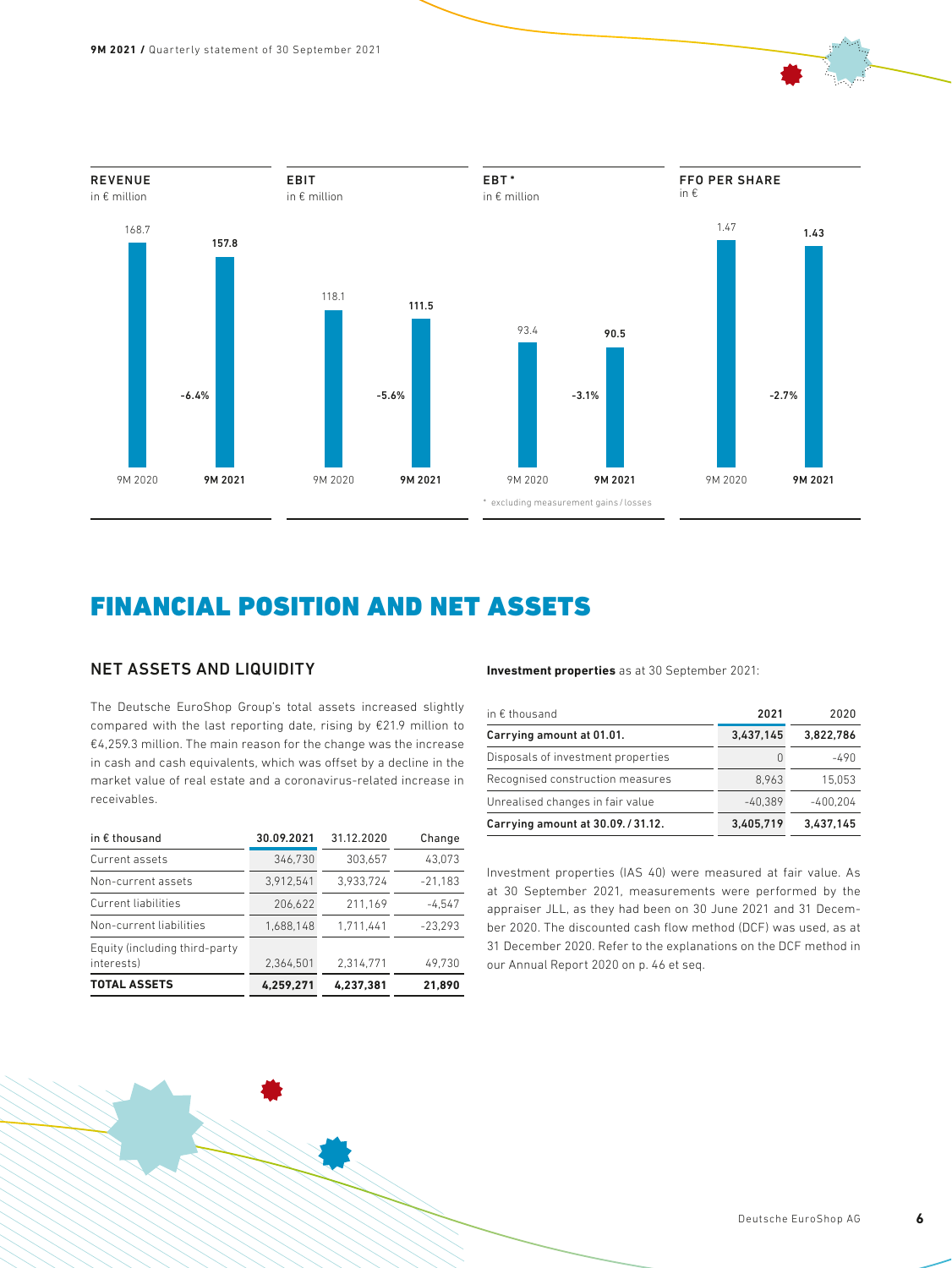The following overview shows the key assumptions used by JLL to determine the market values:

| Valuation parameters in %           | 30.09.2021 | 31.12.2020 |
|-------------------------------------|------------|------------|
| Rate of rent increases <sup>1</sup> | 141        | 1 NN       |
| Cost ratio                          | 11.60      | 12 OO      |
| Discount rate                       | 605        | ለ በ7       |
| Capitalisation interest rate        | 5 24       | 525        |

| Sensitivity analysis -       |              | Change in | in $\epsilon$ |        |
|------------------------------|--------------|-----------|---------------|--------|
| Valuation parameters         | <b>Basis</b> | parameter | million       | in $%$ |
|                              |              | $+0.25%$  | 157.8         | 4.4    |
| Rate of rent increases       | 1.41         | $-0.25%$  | $-97.4$       | $-2.7$ |
|                              |              | $+1.00%$  | $-33.8$       | $-0.9$ |
| Cost ratio                   | 11.60        | $-1.00%$  | 39.3          | 1.1    |
|                              |              | $+0.25%$  | $-69.7$       | $-2.0$ |
| Discount rate                | 6.05         | $-0.25%$  | 66.8          | 1.9    |
|                              |              | $+0.25%$  | $-104.6$      | $-2.9$ |
| Capitalisation interest rate | 5.24         | $-0.25%$  | 1142          | 3.2    |

<sup>1</sup> Nominal rental growth rate in the DCF model over the measurement period of 10 years, taking into account inflation-related rent indexation and changes in the occupancy rate

JLL's market value assessment was carried out under uncertainty. For example, since the outbreak of the pandemic there have been very few market transactions in the shopping center real estate segment. There was also a higher degree of uncertainty when estimating future rental payments. JLL has accounted for this increased uncertainty by, among other things, adjusting revenue-linked rents, lower or stable market rents, and conservative re-letting assumptions.

A 25 or 100 bp change in a material parameter (sensitivity analysis) of real estate appraisals would have the following pre-tax impact on measurement gains / losses (including the share attributable to at-equity consolidated companies):

The appraisal showed that the real estate portfolio had a net initial yield before transaction costs of 5.77% compared with 5.73% in financial year 2020, and a net initial yield after transaction costs of 5.45% compared with 5.41% in 2020.

The **collection ratio**, representing the ratio of incoming payments to rent and ancillary cost receivables from tenants, showed the following movements in each individual month in 2020 up to the end of September 2021 as a result of the coronavirus (adjustments from agreed rent reductions already taken into account):



#### COLLECTION RATIO \* in %



**Q4 2020 93%**



\* after rent reductions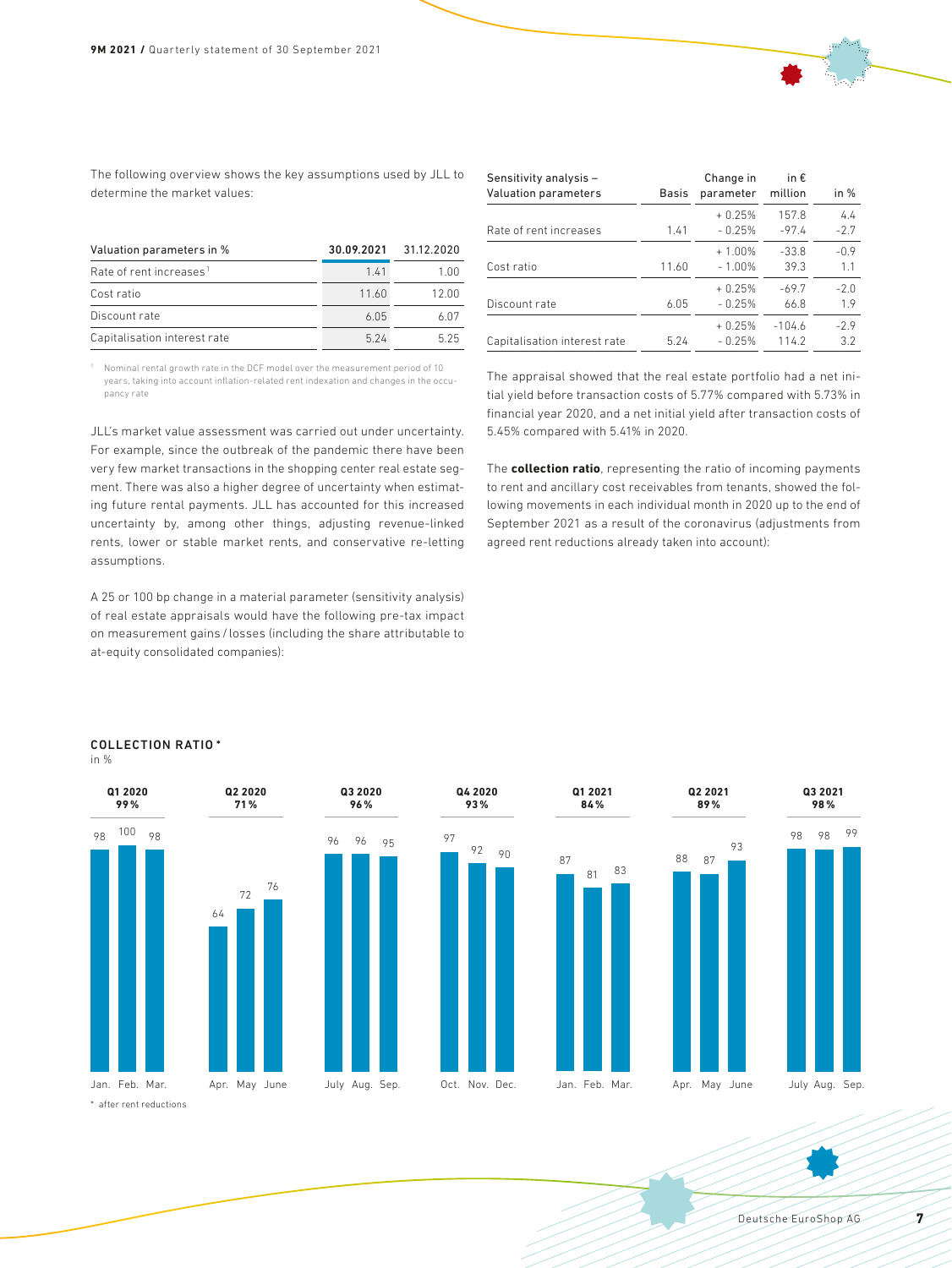**9M 2021 /** Quarterly statement of 30 September 2021

The Group's **receivables** (after write-downs) increased accordingly by €3.3 million to €23.1 million (previous year: €19.8 million). The Group's liquidity improved further to €306.1 million, partly due to the significantly lower levels of capital expenditure resulting from store closures and a €6.7 million increase in borrowing.

#### BALANCE SHEET STRUCTURE in € million



### Equity ratio of 55.5%

The equity ratio (including the shares of third-party shareholders) was 55.5%, slightly up compared with the last reporting date (54.6%) and still at a very healthy level.

### Leverage ratio remains low

As at 30 September 2021, current and non-current financial liabilities stood at €1,505.9 million, €35.5 million lower than at the end of 2020. In addition to scheduled repayments, the €30 million drawn-down at short notice against the credit line beyond the reporting date was repaid. The loan-to-value was a very solid 31.1% (31 December 2020: 32.9%). Based on the Group's share in the subsidiaries and joint ventures, the loan-to-value ratio was 34.0% (31 December 2020: 35.8%).

We were able to successfully conclude all pending refinancing of our loans for the current financial year at attractive conditions. A total of four loans with a combined volume of €191 million have been extended or refinanced with our banking partners for 10 years, with interest rates of between 1.18% and 1.64%. We are currently negotiating with banks on refinancings due in 2022 and regularly coordinate on the impact of pandemic-related store closures on our financial covenants and loan covenants. As at 30 September 2021, all loan covenants were met.

Non-current deferred tax liabilities increased slightly by €6.6 million to €331.6 million. Other current and non-current liabilities and provisions decreased by €1.1 million.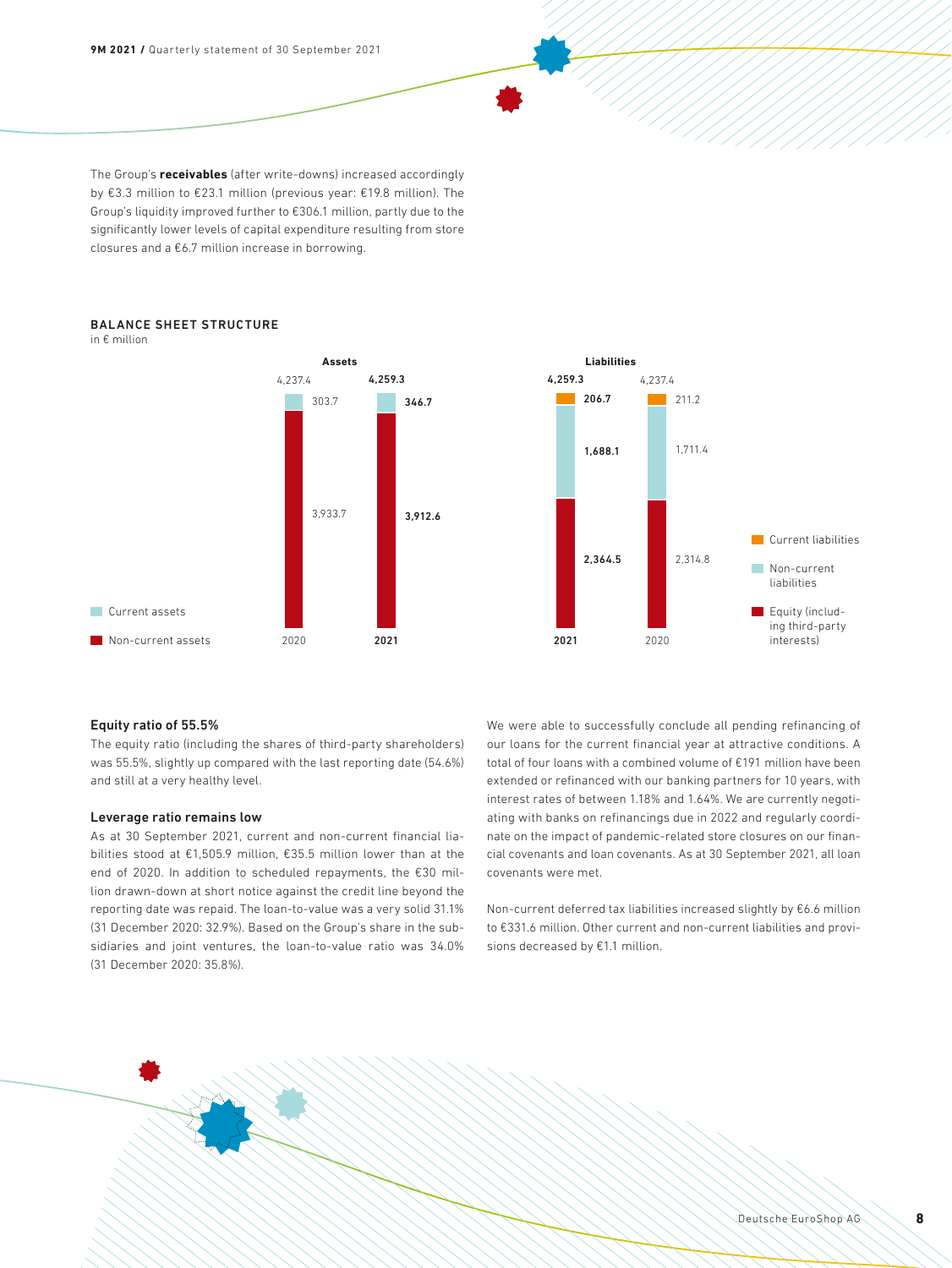#### Net tangible assets according to EPRA

EPRA net tangible assets (NAV) as at 30 September 2021 were €2,357.9 million, compared with €2,309.7 million at the end of 2020. This was equivalent to a modest increase in NTA per share of €0.78, from €37.38 to €38.16 per share (2.1%), essentially due to higher liquidity.

| <b>EPRANTA</b>                                                                               |                        | 30.09.2021              |                        | 31.12.2020              |  |
|----------------------------------------------------------------------------------------------|------------------------|-------------------------|------------------------|-------------------------|--|
|                                                                                              | in $\epsilon$ thousand | per share in $\epsilon$ | in $\epsilon$ thousand | per share in $\epsilon$ |  |
| Equity                                                                                       | 2,045,235              | 33.10                   | 2.003.246              | 32.42                   |  |
| Derivative financial instruments measured at fair value <sup>1</sup>                         | 25.659                 | 0.42                    | 26.138                 | 0.42                    |  |
| Equity excluding derivative financial instruments                                            | 2,070,894              | 33.52                   | 2.029.384              | 32.84                   |  |
| Deferred taxes on investment properties and derivative financial<br>instruments <sup>1</sup> | 338.715                | 5.48                    | 332.059                | 5.38                    |  |
| Intangible assets                                                                            | $-36$                  | 0.00                    | $-13$                  | 0.00                    |  |
| Goodwill as a result of deferred taxes                                                       | $-51.719$              | $-0.84$                 | $-51.719$              | $-0.84$                 |  |
| <b>EPRANTA</b>                                                                               | 2,357,854              | 38.16                   | 2.309.711              | 37.38                   |  |
| Number of no-par-value shares issued as at the reporting date                                |                        | 61,783,594              |                        | 61.783.594              |  |
|                                                                                              |                        |                         |                        |                         |  |

<sup>1</sup> Including the share attributable to equity-accounted joint ventures and associates

# REPORT ON EVENTS AFTER THE REPORTING DATE

No significant events occurred between the reporting date of 30 September 2021 and the date of preparation of the financial statements.

# **OUTLOOK**

After reopenings continued in the second quarter of 2021, our tenants' operating figures – particularly customer footfall and tenant revenue – have trended upwards, and collection ratios have also continued to improve.

In the half-year financial statements for the period ended 30 June 2021, we put our expectations for funds from operations (FFO) for financial year 2021 at €1.70 to €1.90. The third quarter of 2021 confirmed this expectation and we are therefore maintaining our forecast.

The prerequisites for this are unchanged: a sustained ability to manage the pandemic situation without fresh store closures or significant restrictions on center operations, as well as a further stabilisation and improvement in tenant revenues, especially with regard to the important Christmas business period in 2021.

### FFO PER SHARE

in €

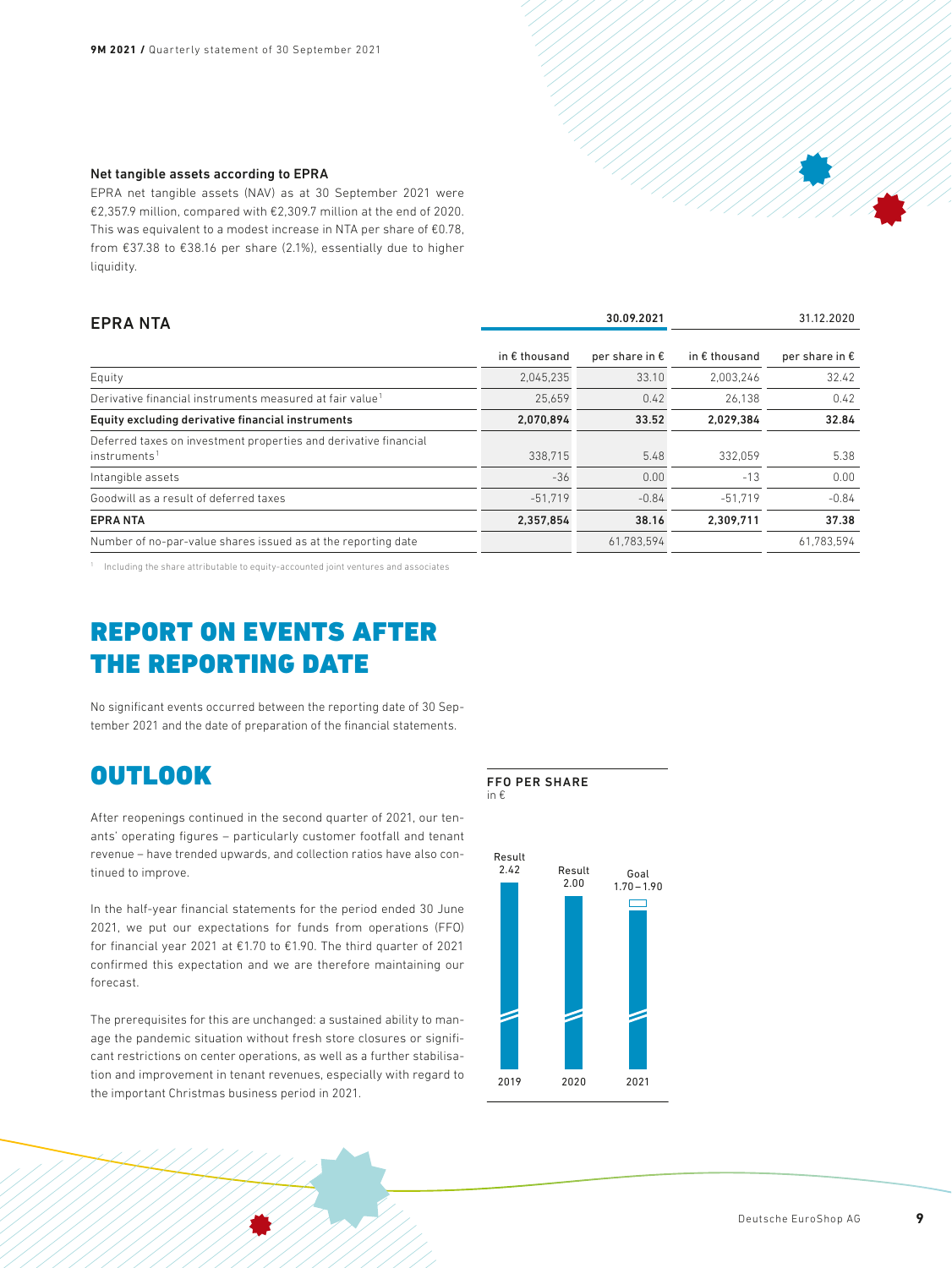



There have been no significant changes since the beginning of the financial year with regard to the risks associated with future business performance. We do not believe that the Company currently faces any risks capable of jeopardising its continued existence. The information provided in the risk report of the consolidated financial statements as at 31 December 2020 is therefore still applicable (Annual Report 2020, p. 19 et seq.).

# CONSOLIDATED BALANCE SHEET

# ASSETS

| in $\epsilon$ thousand                               | 30.09.2021 | 31.12.2020 |
|------------------------------------------------------|------------|------------|
| <b>ASSETS</b>                                        |            |            |
| Non-current assets                                   |            |            |
| Intangible assets                                    | 51,755     | 51,732     |
| Property, plant and equipment                        | 283        | 330        |
| Investment properties                                | 3,405,719  | 3,437,145  |
| Investments accounted for using the<br>equity method | 454,784    | 444,517    |
| Non-current assets                                   | 3,912,541  | 3,933,724  |
| <b>Current assets</b>                                |            |            |
| Trade receivables                                    | 23,161     | 19,822     |
| Other current assets                                 | 17,491     | 17,805     |
| Cash and cash equivalents                            | 306,078    | 266,030    |
| <b>Current assets</b>                                | 346,730    | 303,657    |
|                                                      |            |            |
|                                                      |            |            |
| <b>TOTAL ASSETS</b>                                  | 4,259,271  | 4,237,381  |

# LIABILITIES

| in € thousand                           | 30.09.2021 | 31.12.2020 |
|-----------------------------------------|------------|------------|
| <b>EQUITY AND LIABILITIES</b>           |            |            |
| <b>Equity and reserves</b>              |            |            |
| Subscribed capital                      | 61,784     | 61,784     |
| Capital reserves                        | 1,217,560  | 1,217,560  |
| Retained earnings                       | 765,891    | 723,902    |
| <b>Total equity</b>                     | 2,045,235  | 2,003,246  |
| <b>Non-current liabilities</b>          |            |            |
| <b>Financial liabilities</b>            | 1,330,342  | 1,359,612  |
| Deferred tax liabilities                | 331,605    | 324,978    |
| Right of redemption of limited partners | 319,266    | 311,525    |
| Other liabilities                       | 26,201     | 26,851     |
| <b>Non-current liabilities</b>          | 2,007,414  | 2,022,966  |
| <b>Current liabilities</b>              |            |            |
| <b>Financial liabilities</b>            | 175,561    | 181,816    |
| Trade payables                          | 3,252      | 3,303      |
| Tax liabilities                         | 1,019      | 456        |
| Other provisions                        | 7,628      | 8,313      |
| Other liabilities                       | 19,162     | 17,281     |
| <b>Current liabilities</b>              | 206,622    | 211,169    |
| <b>TOTAL EQUITY AND LIABILITIES</b>     | 4,259,271  | 4,237,381  |

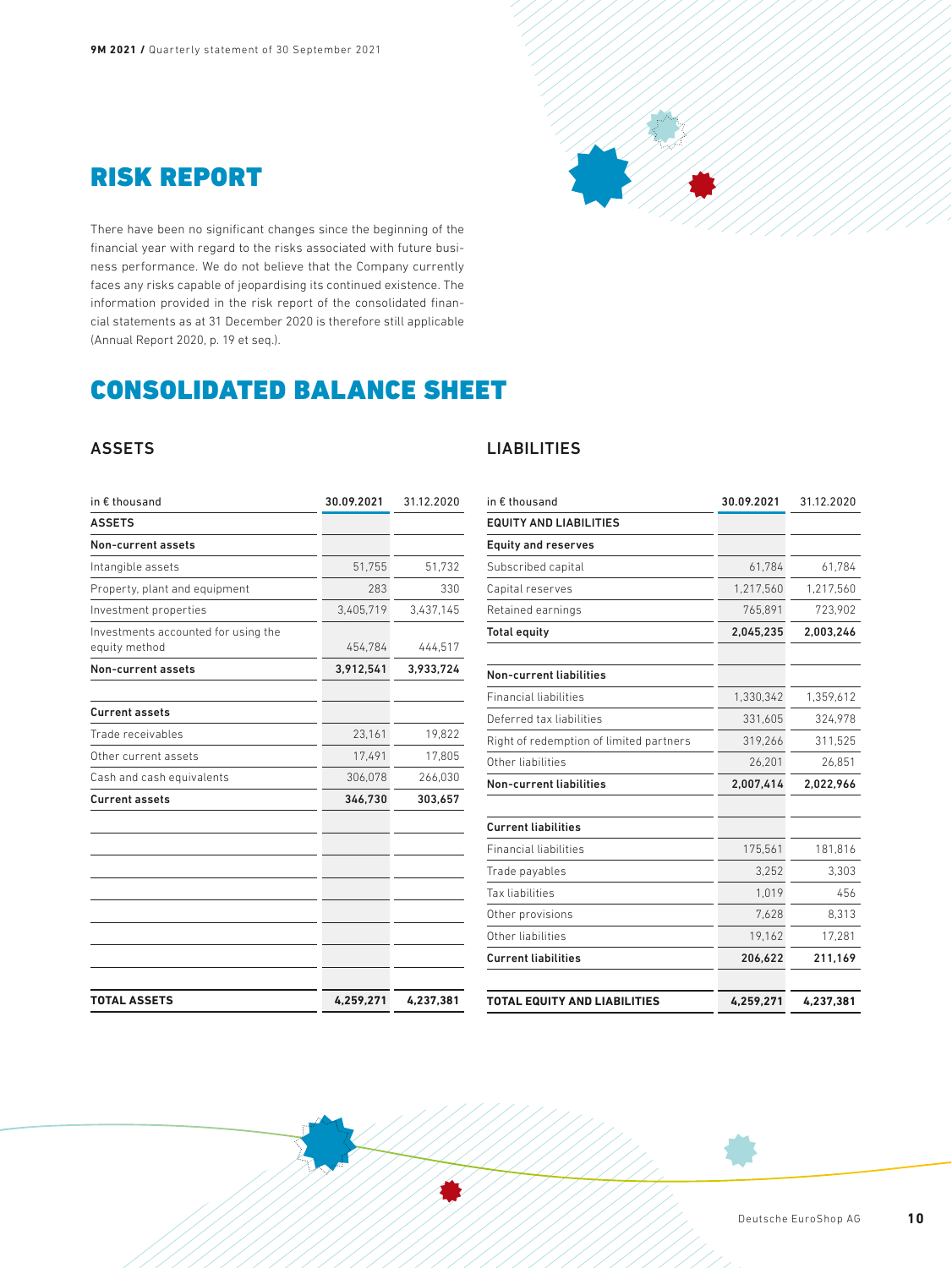

# CONSOLIDATED INCOME STATEMENT

|                                                              |            | $01.07 -$      |            | $01.01 -$      |
|--------------------------------------------------------------|------------|----------------|------------|----------------|
|                                                              | $01.07 -$  | 30.09.2020     | $01.01 -$  | 30.09.2020     |
| in $\epsilon$ thousand                                       | 30.09.2021 | $(adjusted)^1$ | 30.09.2021 | $(adjusted)^1$ |
| Revenue                                                      | 52,887     | 56,415         | 157,815    | 168,689        |
| Property operating costs                                     | $-5,868$   | $-5,082$       | $-15,769$  | $-13,258$      |
| Property management costs                                    | $-2,721$   | $-2,545$       | $-7,782$   | $-7,595$       |
| Write-downs and disposals of financial assets                | $-2,434$   | $-7,766$       | $-20,537$  | $-26,768$      |
| Net operating income (NOI)                                   | 41,864     | 41,022         | 113,727    | 121,068        |
| Other operating income                                       | 1,212      | 304            | 3,521      | 2,393          |
| Other operating expenses                                     | $-2,125$   | $-1.754$       | $-5.775$   | $-5,390$       |
| Earnings before interest and taxes (EBIT)                    | 40,951     | 39,572         | 111,473    | 118,071        |
| Share in the profit or loss of associates and joint ventures |            |                |            |                |
| accounted for using the equity method                        | 8,149      | 5,366          | 21,427     | $-31,934$      |
| Interest expense                                             | $-9,338$   | $-10,767$      | $-29,821$  | $-32,746$      |
| Profit / loss attributable to limited partners               | $-4,104$   | $-3,604$       | $-9,911$   | $-9.802$       |
| Interest income                                              |            | $\mathfrak{p}$ | 5          | 8              |
| <b>Financial gains or losses</b>                             | $-5,292$   | $-9,003$       | $-18,300$  | $-74,474$      |
| Measurement gains / losses                                   | $-27,186$  | $-2,748$       | $-40,276$  | $-171,450$     |
| Earnings before tax (EBT)                                    | 8,473      | 27,821         | 52,897     | $-127,853$     |
| Taxes on income and earnings                                 | $-1,210$   | $-4,049$       | $-8,827$   | 22,320         |
| <b>CONSOLIDATED PROFIT</b>                                   | 7,263      | 23,772         | 44,070     | $-105,533$     |
| Earnings per share $(\epsilon)$ , undiluted and diluted      | 0.11       | 0.38           | 0.71       | $-1.71$        |
|                                                              |            |                |            |                |

///

Figures shown within net operating income were changed as at 31 December 2020 and the previous year's quarterly figures have been adjusted for easier comparability.<br>Please refer to the comments in the notes to the 2020 con

# STATEMENT OF COMPREHENSIVE INCOME

| $01.07 -$<br>30.09.2021 | $01.07 -$<br>30.09.2020 | $01.01 -$<br>30.09.2021 | $01.01 -$<br>30.09.2020 |
|-------------------------|-------------------------|-------------------------|-------------------------|
| 7.263                   | 23.772                  | 44.070                  | $-105.533$              |
|                         |                         |                         |                         |
| 1.635                   | 1,516                   | 479                     | 5,519                   |
| $-359$                  | $-335$                  | $-89$                   | $-1.223$                |
| 1.276                   | 1.181                   | 390                     | 4.296                   |
| 8.539                   | 24.953                  | 44.460                  | $-101.237$              |
| 8.539                   | 24.953                  | 44.460                  | $-101.237$              |
|                         |                         |                         |                         |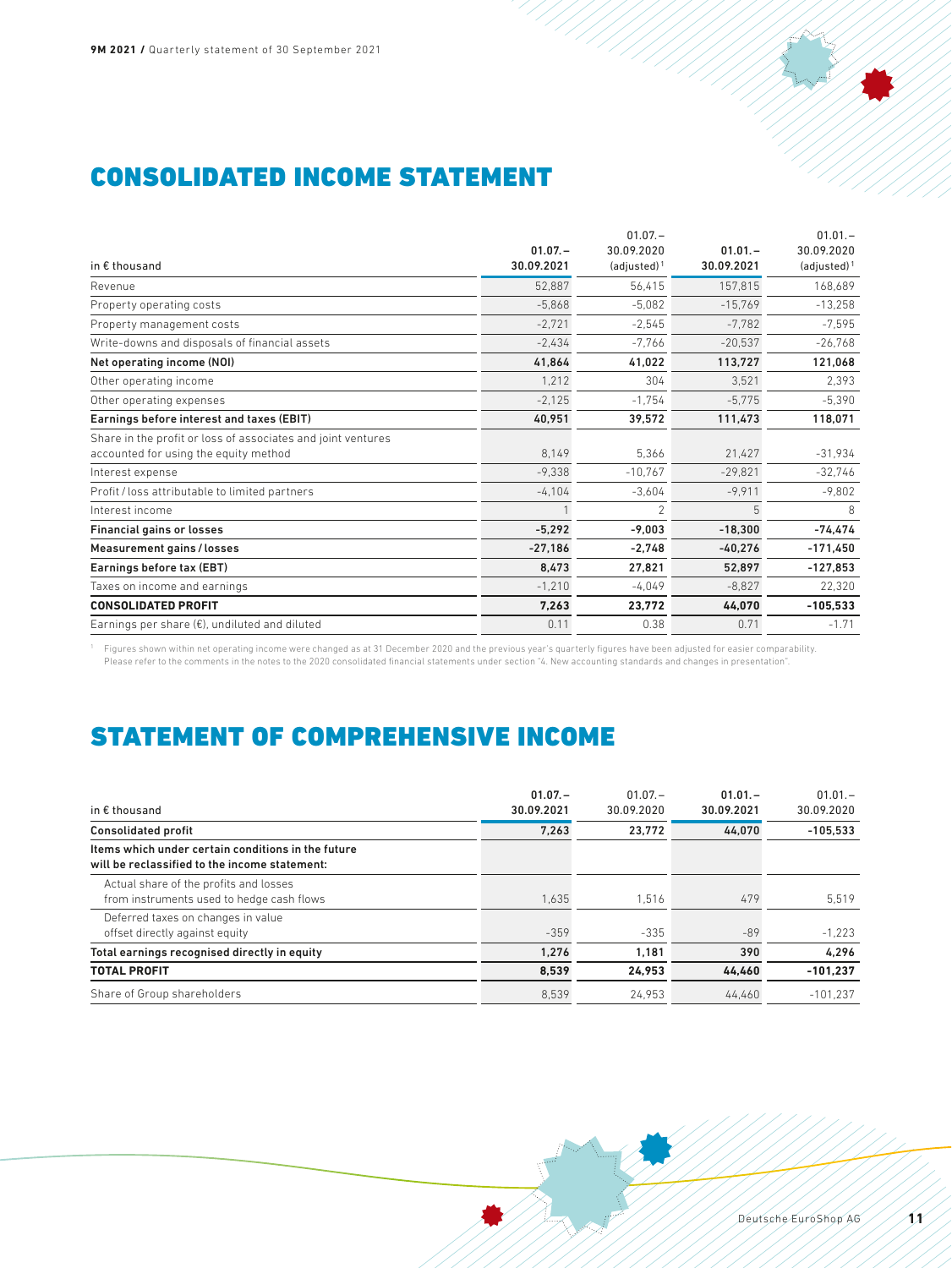# CONSOLIDATED STATEMENT OF CHANGES IN EQUITY

| in $\epsilon$ thousand | Number of<br>shares<br>outstanding | Share capital | Capital<br>reserves | Other<br>retained<br>earnings | Statutory<br>reserve | Cash flow<br>hedge<br>reserve | Total      |
|------------------------|------------------------------------|---------------|---------------------|-------------------------------|----------------------|-------------------------------|------------|
| 01.01.2020             | 61,783,594                         | 61.784        | 1,217,560           | 993.900                       | 2,000                | $-25.671$                     | 2,249,573  |
| Total profit           |                                    | 0             | 0                   | $-105,533$                    | 0                    | 4,296                         | $-101.237$ |
| Dividend payments      |                                    | 0             | 0                   | 0                             | 0                    | 0                             | $\Omega$   |
| 30.09.2020             | 61,783,594                         | 61,784        | 1,217,560           | 888,367                       | 2,000                | $-21.375$                     | 2,148,336  |
| 01.01.2021             | 61,783,594                         | 61,784        | 1,217,560           | 742,183                       | 2,000                | $-20.281$                     | 2,003,246  |
| Total profit           |                                    |               | 0                   | 44,070                        | 0                    | 390                           | 44,460     |
| Dividend payments      |                                    |               | 0                   | $-2,471$                      | 0                    | 0                             | $-2,471$   |
| 30.09.2021             | 61,783,594                         | 61,784        | 1,217,560           | 783.782                       | 2,000                | $-19.891$                     | 2,045,235  |

# CONSOLIDATED CASH FLOW STATEMENT

| in € thousand                                                                                         | $01.01 - 30.09.2021$ | $01.01 - 30.09.2020$ |
|-------------------------------------------------------------------------------------------------------|----------------------|----------------------|
| <b>Consolidated profit</b>                                                                            | 44.070               | $-105,533$           |
| Income taxes                                                                                          | 8.827                | $-22.320$            |
| Financial gains or losses                                                                             | 18,300               | 74,474               |
| Amortisation / depreciation of intangible assets and property, plant and equipment with a finite life | 79                   | 108                  |
| Unrealised changes in fair value of investment property and other measurement gains / losses          | 40.276               | 171.450              |
| Distributions and capital repayments received                                                         | 11.160               | 6,505                |
| Changes in trade receivables and other assets                                                         | $-3.716$             | $-11,984$            |
| Changes in current provisions                                                                         | $-685$               | $-106$               |
| Changes in liabilities                                                                                | 1.721                | 5.844                |
| Cash flow from operating activities                                                                   | 120.032              | 118.438              |
| Interest paid                                                                                         | $-29,613$            | $-32,595$            |
| Interest received                                                                                     | 5                    | 8                    |
| Income taxes paid                                                                                     | $-1.037$             | $-2,573$             |
| Net cash flow from operating activities                                                               | 89.387               | 83.278               |
| Outflows for the acquisition of investment properties                                                 | $-8,963$             | $-8,894$             |
| Inflows from the disposal of investment properties                                                    | $\Omega$             | 490                  |
| Outflows for the acquisition of intangible assets and property, plant and equipment                   | $-42$                | $-12$                |
| Cash flow from investing activities                                                                   | $-9,011$             | $-8,416$             |
| Inflows from financial liabilities                                                                    | 6.678                | 7.416                |
| Outflows from the repayment of financial liabilities                                                  | $-42.411$            | $-13,148$            |
| Outflows from the repayment of lease liabilities                                                      | $-67$                | -67                  |
| Payments to limited partners                                                                          | $-2,057$             | $-3,888$             |
| Payments to Group shareholders                                                                        | $-2.471$             | $\bigcap$            |
| Cash flow from financing activities                                                                   | $-40.328$            | $-9.687$             |
| Net change in cash and cash equivalents                                                               | 40,048               | 65,175               |
| Cash and cash equivalents at beginning of period                                                      | 266.030              | 148.087              |
| CASH AND CASH EQUIVALENTS AT END OF PERIOD                                                            | 306,078              | 213,262              |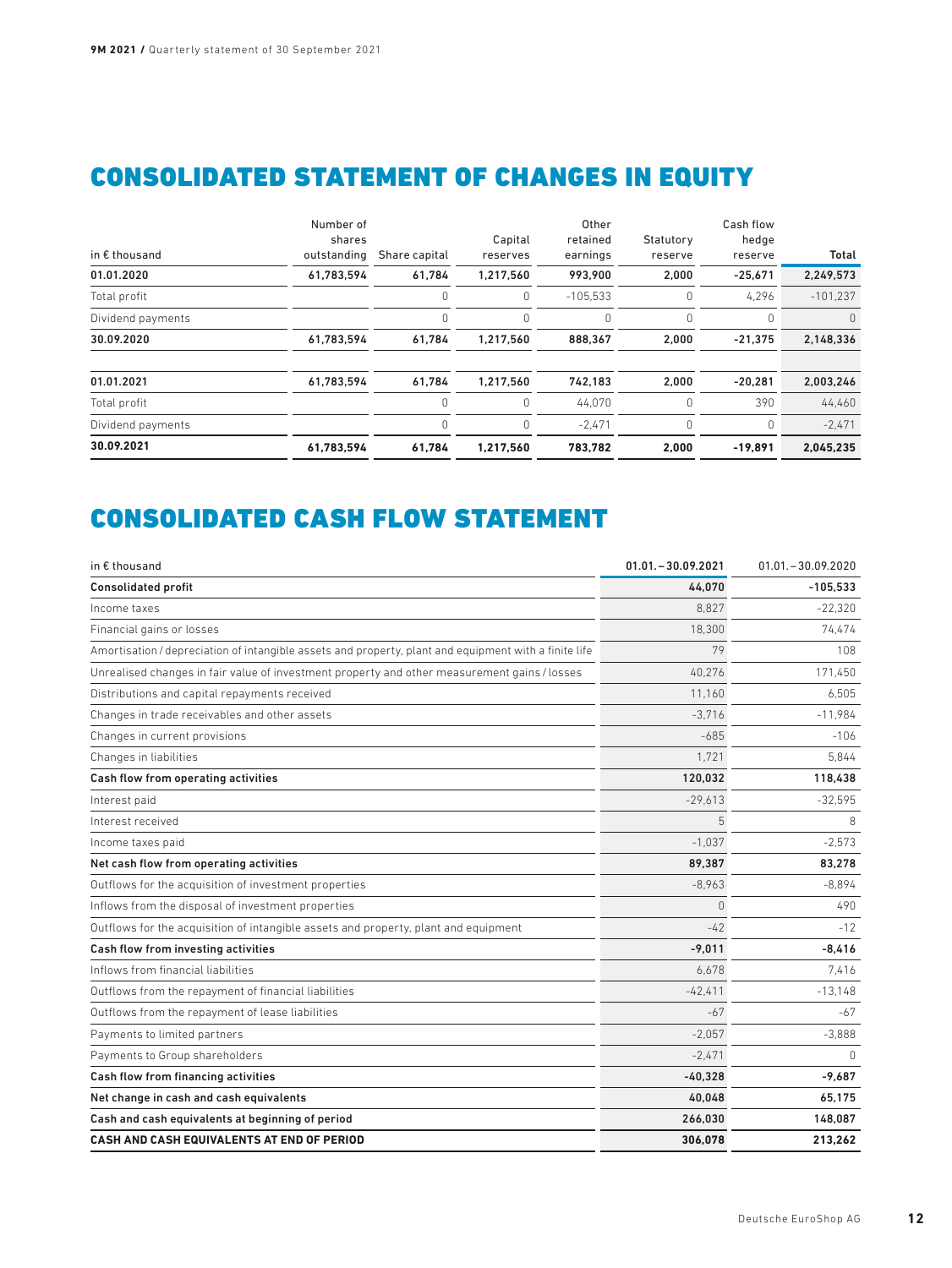

Segment reporting by Deutsche EuroShop AG is carried out on the basis of internal reports that are used by the Executive Board to manage the Group. Internal reports distinguish between shopping centers in Germany ("domestic") and other European countries ("abroad").

As the Group's main decision-making body, the Deutsche EuroShop AG Executive Board first and foremost assesses the performance of the segments based on revenue, EBIT and EBT excluding measurement gains / losses. The measurement principles for segment reporting correspond to those of the Group.

To assess the contribution of the segments to the individual performance indicators as well as to the Group's performance, the income, expenditure, assets and liabilities of the joint ventures are included in internal reporting in proportion to the Group's share in them. Similarly, for subsidiaries in which the Group is not the sole shareholder, income, expenditure, assets and liabilities are only consolidated in proportion to the corresponding Group share. This results in the segments being divided as follows:

# BREAKDOWN BY SEGMENT

| in $\epsilon$ thousand               | Domestic    | Abroad     | Total       | Reconciliation | 30.09.2021    |
|--------------------------------------|-------------|------------|-------------|----------------|---------------|
| Revenue                              | 138.399     | 30.463     | 168.862     | $-11.047$      | 157.815       |
| $(01.01, -30.09, 2020)$              | (148.075)   | (31, 507)  | (179, 582)  | $(-10.893)$    | (168,689)     |
| <b>EBIT</b>                          | 98.147      | 25.146     | 123.293     | $-11.820$      | 111.473       |
| $(01.01, -30.09, 2020)$              | (105.141)   | (24, 221)  | (129, 362)  | $(-11, 291)$   | (118,071)     |
| EBT excl. measurement gains / losses | 73.942      | 19.984     | 93.926      | $-3.391$       | 90.535        |
| $(01.01, -30.09, 2020)$              | (77, 924)   | (18,981)   | (96, 905)   | $(-3,503)$     | (93, 402)     |
|                                      |             |            |             |                | 30.09.2021    |
| <b>Segment assets</b>                | 3.078.110   | 725.861    | 3.803.971   | 455.300        | 4.259.271     |
| (31.12.2020)                         | (3,083,333) | (714, 838) | (3.798.171) | (439.210)      | (4, 237, 381) |
| of which investment properties       | 2.873.204   | 678.781    | 3.551.985   | $-146.266$     | 3.405.719     |
| (31.12.2020)                         | (2,900,461) | (680,092)  | (3,580,553) | $(-143, 408)$  | (3,437,145)   |

The adjustment of the proportionate consolidation of the joint ventures and subsidiaries in which the Group does not own a 100% stake is carried out in the reconciliation column. Deferred tax liabilities are considered by the Executive Board of Deutsche EuroShop AG in a cross-segment manner and are therefore included in the reconciliation column of the segment liabilities. Accordingly, the goodwill from the acquisition of Olympia Brno was allocated to the reconciliation column of the segment assets. The reconciliation column also contains the companies that are not allocated to either of the two segments (Deutsche EuroShop AG, DES Management GmbH, DES Beteiligungs GmbH & Co. KG).

In view of the geographical segmentation, no further information pursuant to IFRS 8.33 is given.

# RELATED PARTIES FOR THE PURPOSES OF IAS 24

With regard to disclosures regarding related parties, please refer to the consolidated financial statements as at 31 December 2020 (Annual Report 2020, p. 62), which did not undergo any material changes up to 30 September 2021.

## OTHER DISCLOSURES

### Dividend

On 18 June 2021, distribution of a dividend of €0.04 per share was approved for financial year 2020; this was paid out on 23 June 2021.

 $01.01 -$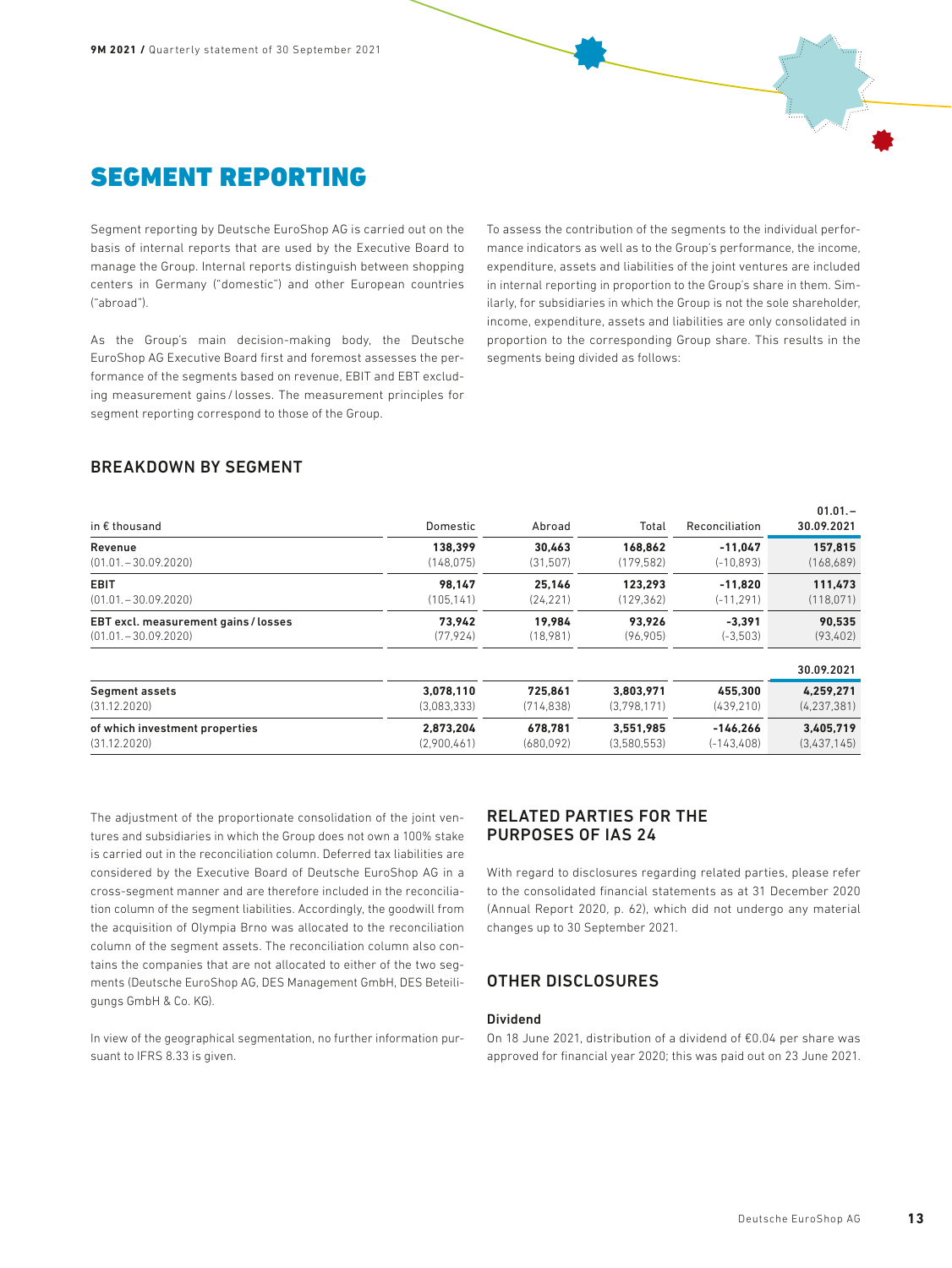#### Responsibility statement by the Executive Board

To the best of our knowledge, and in accordance with the applicable reporting principles for interim financial reporting, the interim consolidated financial statements give a true and fair view of the assets, liabilities, financial position and profit or loss of the Group, and the interim management report of the Group includes a fair review of the performance of the business, including the operating results and the position of the Group, together with a description of the principal opportunities and risks associated with the expected performance of the Group for the remainder of the financial year.

Hamburg, 11 November 2021

Wilhelm Wellner **Olaf Borkers** 

### THE SHOPPING CENTER SHARE

After closing the year<sup>1</sup> 2020 at  $£18.45$ , the Deutsche EuroShop share started the first weeks of 2021 with no clear trend, moving in a range of around €16 to €19. On both 18 and 19 February 2021, the share closed at €16.18, marking the lowest price in the first nine months of the year. The DES share then performed erratically again, before entering a modest recovery phase from the beginning of June at prices around €20. The high for the period was reached on 13 August 2021 at €21.30. The share subsequently ticked downwards to close at €17.63 on 30 September 2021. Taking into account the dividend of €0.04 per share paid on 23 June 2021, this corresponds to a performance of -4.3%. The SDAX rose by 11.8% over the same period. Deutsche EuroShop's market capitalisation stood at €1.1 billion at the end of the reporting period.

<sup>1</sup> Unless otherwise specified, all information and calculations are based on Xetra closing prices.

### KEY SHARE DATA

| Sector/industry group                                                 | Financial services / real estate                                         |
|-----------------------------------------------------------------------|--------------------------------------------------------------------------|
| Share capital as at 30.09.2021                                        | €61,783,594.00                                                           |
| Number of shares as at 30.09.2021<br>(no-par-value registered shares) | 61,783,594                                                               |
| Dividend for 2020                                                     | €0.04                                                                    |
| Share price on 30.12.2020                                             | €18.45                                                                   |
| Share price on 30.09.2021                                             | €17.63                                                                   |
| Low/high for the period under review                                  | €16.18/€21.30                                                            |
| Market capitalisation on 30.09.2021                                   | €1.1 billion                                                             |
| Prime Standard                                                        | Frankfurt and Xetra                                                      |
| OTC markets                                                           | Berlin, Düsseldorf, Hamburg,<br>Hanover, Munich<br>and Stuttgart         |
| Indices                                                               | SDAX, EPRA, GPR 250,<br>EPIX 30, MSCI Small Cap,<br>HASPAX, F.A.Z.-Index |
| <b>ISIN</b>                                                           | DE 000748 020 4                                                          |
| Ticker symbol                                                         | DEQ, Reuters: DEQGn.DE                                                   |
|                                                                       |                                                                          |

# DEUTSCHE EUROSHOP VS SDAX AND EPRA COMPARISON, JANUARY TO NOVEMBER 2021

indexed, base of 100, in %